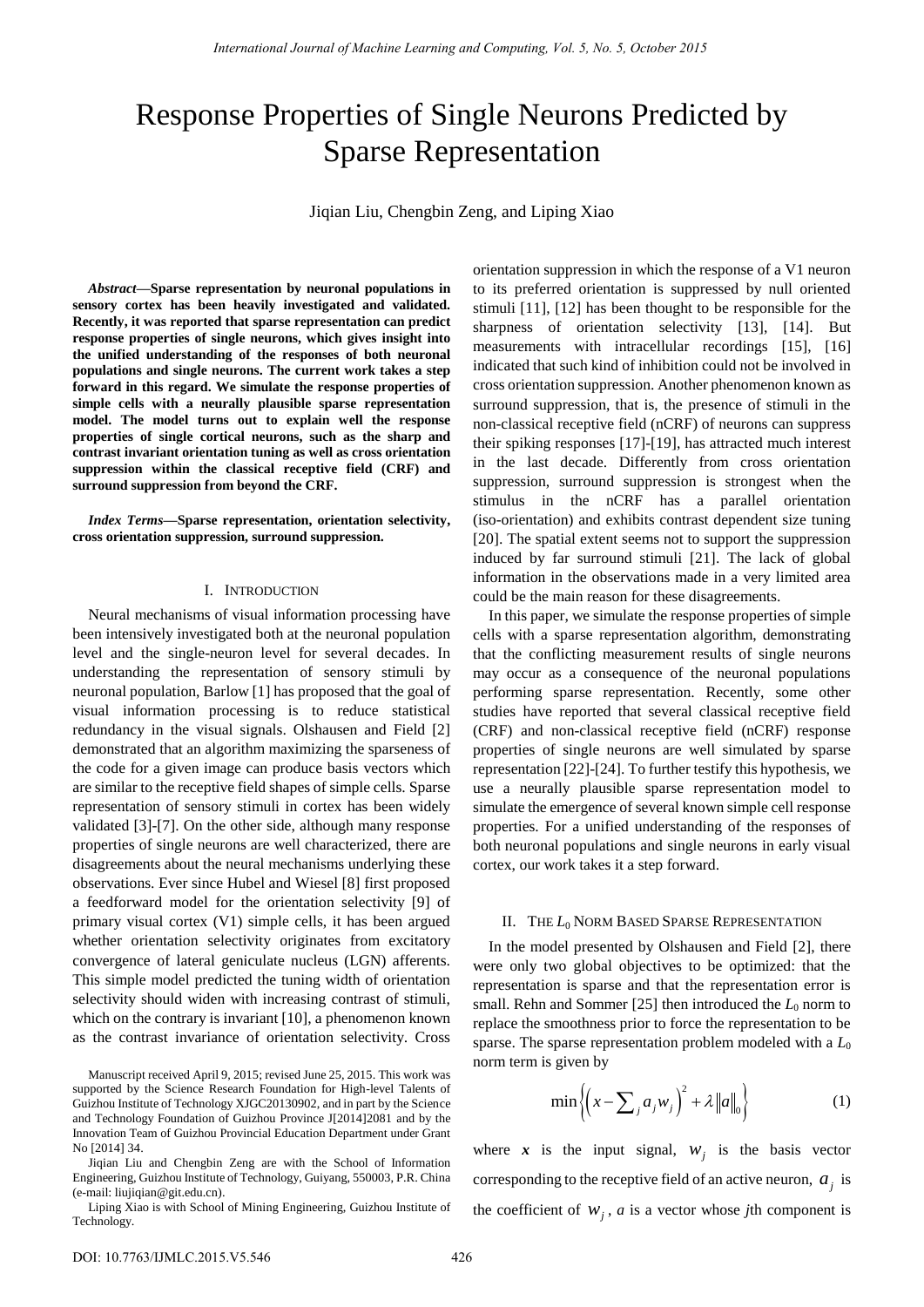# $a_j$ , and  $\lambda$  is the trade-off parameter.

A large number of methods have been proposed for this problem. Iterative thresholding algorithms (ITA) solve sparse representation in an iterative framework using thresholding [26]-[28]. In these methods, the input is approximated iteratively while the representation is made sparser by a thresholding mechanism at each iteration step. It is widely believed that lateral inhibition play an important role for the implementation of sparse representation in visual cortex [29]. The lateral inhibitory coefficients are consistent with those obtained from physiological data [30]. In this paper, a neurally plausible sparse representation model with lateral inhibition and thresholding is adopted. Furthermore, non-negative data processing is performed. With these modifications, the laterally inhibited non-negative sparse representation algorithm (LINSR) is proposed in Table I.

# TABLE I: LATERALLY INHIBITED NON-NEGATIVE SPARSE REPRESENTATION **INPUT:** the signal  $\bar{x}$  and the set of basis vectors  $\bar{W}$ .

**OUTPUT:** the approximation  $\hat{x}$  of  $x$ .

Initially, compute  $y_i^{(0)} = Y_i = x \cdot w_i$  for all  $w_i \in W$ .

Repeat the following two steps several times for all *i*:

**Step 1.** If 
$$
y_i^{(\tau)} < 0
$$
, set  $y_i^{(\tau)} = 0$ .

**Step 2.** Calculate  $y_i^{(\tau+1)} = Y_i - \sum_{k \neq i} C_{k,i} y_k^{(\tau)}$  where  $C_{k,i}$  is also set to be 0 if it is smaller than a given threshold  $\mu > 0$ .

In Table I,  $C_{k,i}$  is the inhibitory coefficient of the  $k$ th output neuron on the *i*th output neuron which is calculated by  $k_{i,i} = \frac{W_k W_i}{\ln |I|^2}$ *k*  $C_{k,i} = \frac{W_k W_i}{W_k}$ *w*  $=\frac{W_k W_i}{W_k}$  [30]. In the implementation process of LINSR,

a large initial positive response may be reduced to zero. Correspondingly, some active output neurons will be forced to be inactive by lateral inhibition resulting that only a smaller number of output neurons left for the representation of *x*. It means that the representation is forced to be sparser and more accurate, and thus the two global objectives of the sparse representation model are achieved.

#### III. EXPERIMENTAL RESULTS

#### *A. Sparse Representation of Image Patches*

We test the LINSR algorithm with a 250×250 sized "Lena" image (see Fig.  $1(a)$ ). To make the test simpler, we use a group of two dimensional trigonometric functions and two Gaussian functions illustrated in Fig. 1(b) as the basis set. The

two dimensional trigonometric functions are given by  

$$
u(x, y) = \sin(\alpha \pi f(y \cos i\Delta \theta - x \sin i\Delta \theta) + \frac{k\pi}{2})
$$
(2)

where  $\alpha$  is a scalar,  $f=1+0.7n$ , and  $\Delta\theta=\pi/6$ . Both the spatial frequency *f* and the value of ∆*θ* are carefully selected to generate sinusoidal gratings that are slightly correlated. By doing this, the generated basis functions are neither highly correlated to avoid the redundancy in the representation nor

too dispersed to avoid the loss important information in the input. In the visual cortex, the value of ∆*θ* may be a little smaller because the Gabor-like receptive fields of V1 neurons are more localized than the sinusoidal functions.



Fig. 1. Illustration of the DoG filtered "Lena" image being reconstructed by the LINSR algorithm. (a) The "Lena" image with a size of 250×250 pixels. (b) The filters used in this paper. (c) The DoG filtered "Lena" image which is cut into  $25\times25$  patches with a size of  $10\times10$  pixels as the inputs of the LINSR algorithm. (d) The stitched image from the reconstructed patches. (e) The error image between the DoG filtered "Lena" and reconstructed result.



Fig. 2. Trend of the average number (AN) of selected basis functions and the average squared error (ASE) in the first iterations of the reconstruction process for the "Lena" image.

As mentioned above, the "Lena" image will be filtered with DoG at first. Then the DoG filtered "Lena" image (see Fig. 1(c)) is cut into  $25 \times 25$  patches with a size of  $10 \times 10$  pixels as the input data set. Each of the image patches, corresponding to *x*, is reconstructed by the LINSR algorithm one by one. At last, we stitch all the reconstructed image patches, corresponding to  $\hat{x}$ , back together into the new image as shown in Fig.  $1(d)$ . Comparing Fig.  $1(c)$  with Fig.  $1(d)$ , we see that the DoG filtered image is reconstructed very well. The error image is given in Fig. 1(e).

We provide an error analysis of the first iterations of the LINSR algorithm, and the result is shown in Fig. 2 where the average number of the basis functions selected for the reconstruction of each image patch is also plotted. When to calculate the average squared error, all image patches are normalized to remove amplitude dependence. From Fig. 2 we can see that the iterative procedure tends to converge after about 15 iterations. This demonstrates the time course of reconstruction can be very short.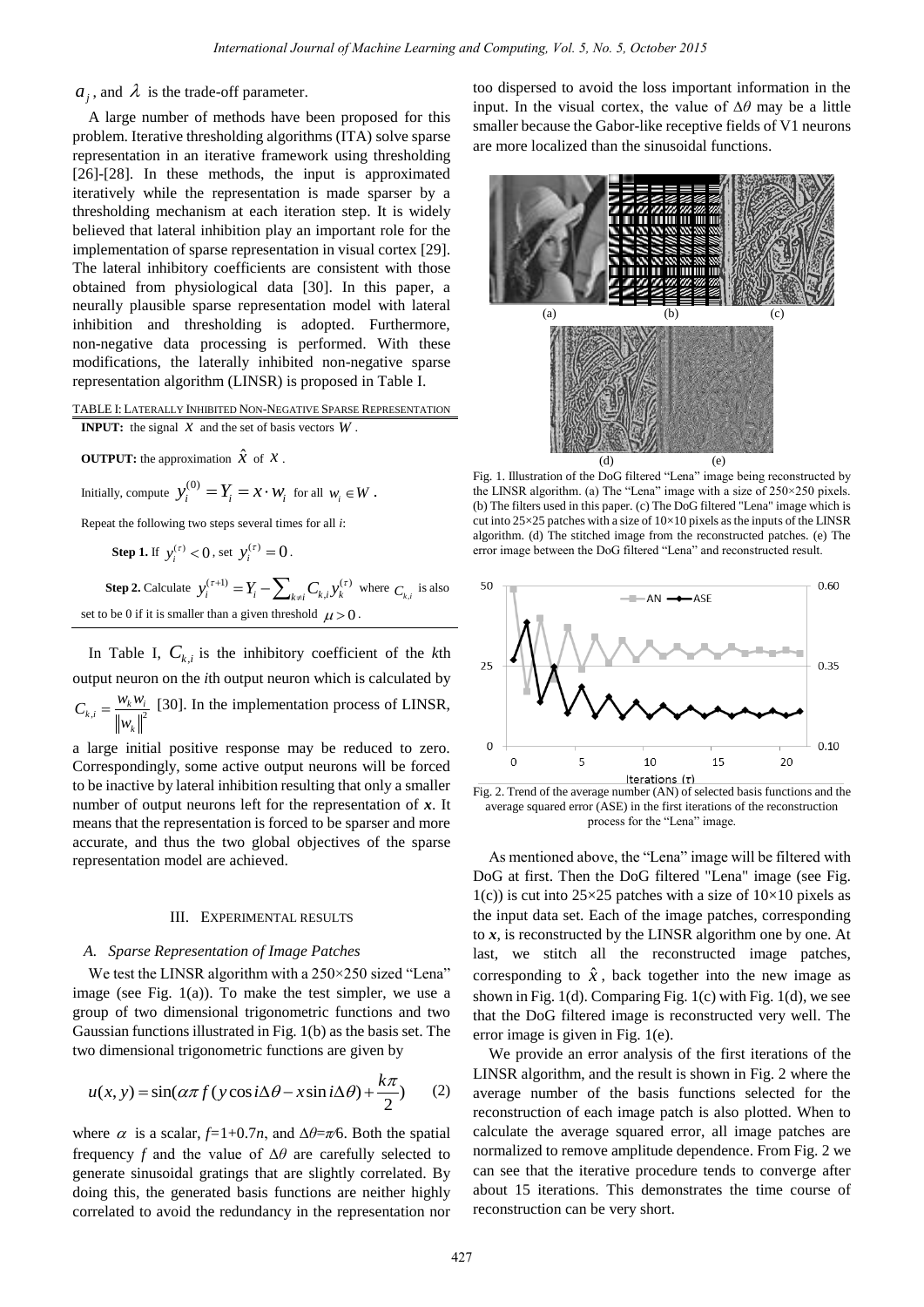

Fig. 3. Lateral inhibition sharpens orientation tuning (OT). The orientation tuning curves calculated with lateral inhibition are sharper than those without lateral inhibition. (a) The grating stimuli are not filtered before fed to the input of the network. (b) The grating stimuli are filtered.



Fig. 4. Illustration of the contrast invariance of orientation tuning. The tuning width remains unchanged for stimuli at high (H), intermediate (I) and low (L) contrasts.

#### *B. Neuronal Response Properties*

We analyze the response properties of single neurons with sinusoidal gratings over the full range of orientation angles. The gratings are generated in the same way as the basis vectors to make sure they can elicit a maximum response of the output neurons as those used in physiological experiments. The simulation result shown in Fig. 3 indicates that the selected output neuron exhibits sharp orientation tuning (OT), and the tuning curve calculated only with the LGN inputs can be much broader than that with lateral inhibition. These results are consistent with the observations that orientation selectivity results mainly from broader tuning of excitation and can be reduced by blocking cortical inhibition [31], [32]. The contrast invariance of orientation selectivity is also predicted by our model (see Fig. 4). The tuning width, an interval where the neuron shows a positive response, remains unchanged with respect to contrast. The Mexican-hat appearance of some tuning curves as illustrated in Fig. 5 has been reported and modeled by Ringach *et al.* [33], [34].

As suggested by MacEvoy *et al*. [35], we use the population response properties to examine cross orientation suppression. Responses of output neurons preferring the same orientation angle are averaged. The average population response profiles are plotted in Fig. 6 where the profile obtained at low contrast for superimposed gratings maintain

the same structure as those at high contrasts. This is an important physiological observation [35] against the prediction of a purely feedforward model without lateral inhibition [36].



Fig. 5. Simulated orientation tuning curves of two output neurons, both of which have a Mexican-hat shape with little difference.



Fig. 6. Average responses of output neurons preferring the same orientation to single and superimposed gratings. Each data point represents the average response of output neurons that prefer the same orientation angle. (a, c) Average population response profiles for two single gratings s1 and s2. (b, d) Average population response profiles for superimposed gratings c1, c2 and c3 at different contrasts.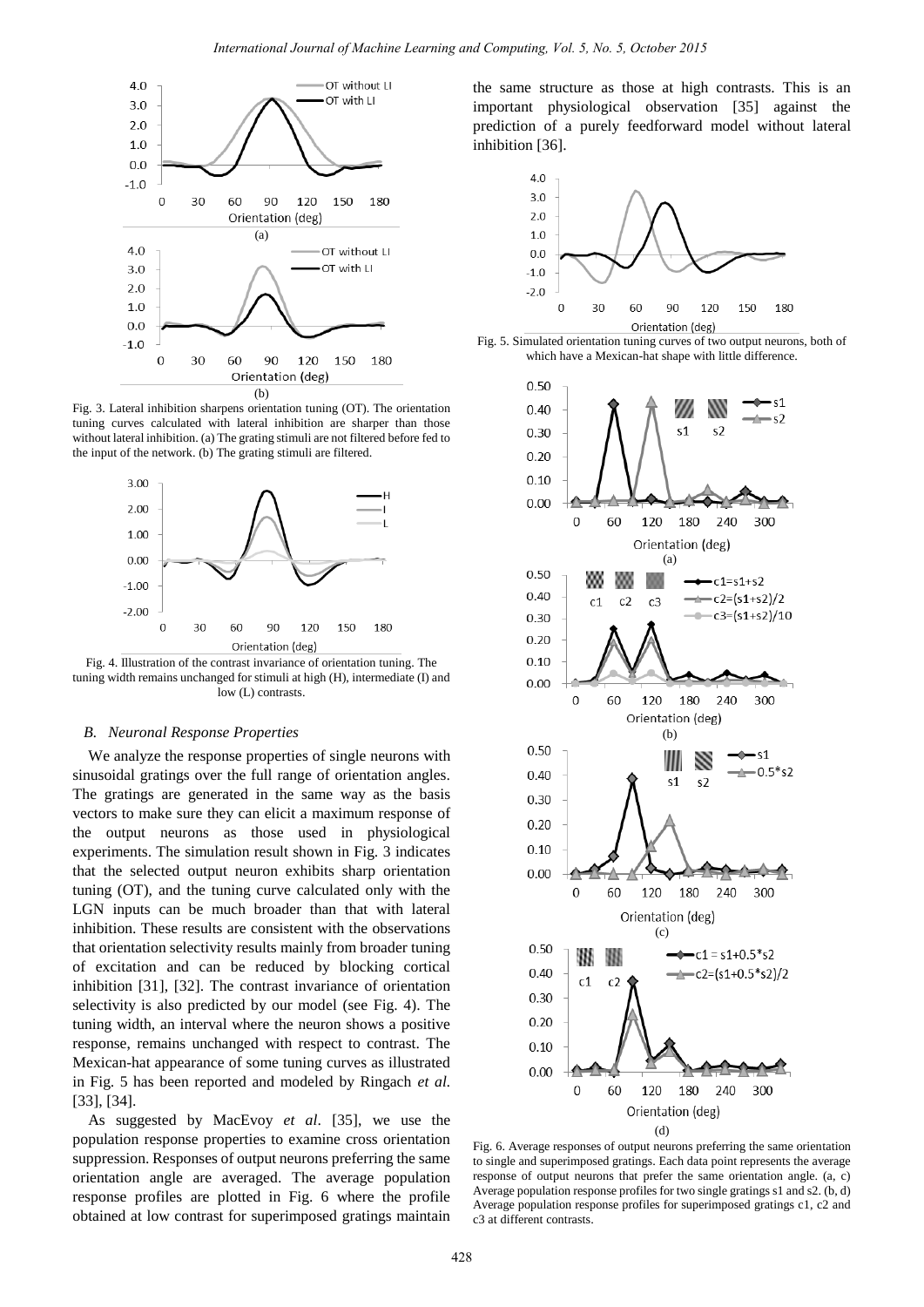# IV. CONCLUSION

In this paper, we demonstrate that most response properties of simple cells may occur as a result of neuronal populations performing sparse representation in V1. To achieve this purpose, the neurally plausible sparse representation model named LINSR is proposed. The sharp and contrast invariant orientation selectivity, cross orientation suppression and surround suppression are well simulated by LINSR. Future work will focus on the development of more neurally plausible sparse representation models and the simulation of more complex response properties of single neurons.

#### **REFERENCES**

- [1] H. B. Barlow, "Possible principles underlying the transformation of sensory messages," *Sensory Communication,* pp. 217-234, 1961.
- B. A. Olshausen and D. J. Field, "Emergence of simple-cell receptive field properties by learning a sparse code for natural images," *Nature,* vol. 381, pp. 607-609, 1996.
- [3] W. E. Vinje and J. L. Gallant, "Sparse coding and decorrelation in primary visual cortex during natural vision," *Science,* vol. 287, no. 5456, pp. 1273-1276, 2000.
- [4] J. Perez-Orive, O. Mazor, G. C. Turner, S. Cassenaer, R. L. Wilson, and G. Laurent, "Oscillations and sparsening of odor representations in the mushroom body," *Science,* vol. 297, no. 5580, pp. 359-365, 2002.
- [5] M. S. Lewicki, "Efficient coding of natural sounds," *Nature Neuroscience*, vol. 5, pp. 356-363, 2002.
- [6] G. Laurent, "Olfactory network dynamics and the coding of multidimensional signals," *Nature Reviews Neuroscience,* vol. 3, pp. 884-895, 2002.
- [7] E. C. Smith and M. S. Lewicki, "Efficient auditory coding," *Natur*e, vol. 439, pp. 978-982, 2006.
- [8] D. H. Hubel and T. N. Wiesel, "Receptive fields, binocular interaction and functional architecture in the cat's visual cortex," *The Journal of Physiology*, vol. 160, pp. 106-154, 1962.
- [9] D. H. Hubel and T. N. Wiesel, "Receptive fields of single neurones in the cat's striate cortex," *The Journal of Physiology*, vol. 148, pp. 574-591, 1959.
- [10] B. C. Skottun, A. Bradley, G. Sclar, I. Ohzawa, and R. D. Freeman, "The effects of contrast on visual orientation and spatial frequency discrimination: a comparison of single cells and behavior," *Journal of Neurophysiology,* vol. 57, no. 3, pp. 773-786, 1987.
- [11] M. C. Morrone, D. C. Burr, and L. Maffei, "Functional implications of cross-orientation inhibition of cortical visual cells. I. neurophysiological evidence," *Proceedings of the Royal Society of London Series B Biological Sciences,* vol. 216, pp. 335-354, 1982.
- [12] G. C. DeAngelis, J. G. Robson, I. Ohzawa, and R. D. Freeman, "Organization of suppression in receptive fields of neurons in cat visual cortex," *Journal of Neurophysiology,* vol. 68, pp. 144-163, 1992.
- [13] H. Sompolinsky and R. Shapley, "New perspectives on the mechanisms for orientation selectivity," *Current Opinion in Neurobiology*, vol. 7, pp. 514-522, 1997.
- [14] T. Z. Lauritzen and K. D. Miller, "Different roles for simple-cell and complex-cell inhibition in V1," *The Journal of Neuroscience,* vol. 23, pp. 10201-10213, 2003.
- [15] J. S. Anderson, M. Carandini, and D. Ferster, "Orientation tuning of input conductance, excitation, and inhibition in cat primary visual cortex," *Journal of Neurophysiology,* vol. 84, no. 2, pp. 909-926, 2000.
- [16] N. J. Priebe and D. Ferster, "Mechanisms underlying cross-orientation suppression in cat visual cortex," *Nature Neuroscience,* vol. 9, pp. 552-561, 2006.
- [17] C. Blakemore and E. A. Tobin, "Lateral inhibition between orientation detectors in the cat's visual cortex," *Experimental Brain Research,* vol. 15, no. 4, pp. 439-440, 1972.
- [18] L. Maffei and A. Fiorentini, "The unresponsive regions of visual cortical receptive fields," *Vision Research,* vol. 16, no. 10, pp. 1131-1139, 1976.
- [19] J. Allman, F. Miezin, and E. McGuinness, "Stimulus specific responses from beyond the classical receptive field: Neurophysiological mechanisms for local-global comparisons in visual neurons," *Annual Review of Neuroscience,* vol. 8, pp. 407-430, 1985.
- [20] M. P. Sceniak, D. L. Ringach, M. J. Hawken, and R. Shapley, "Contrast's effect on spatial summation by macaque V1 neurons," *Nature Neuroscience,* vol. 2, pp. 733-739, 1999.
- [21] A. Angelucci, J. B. Levitt, E. J. S. Walton, J.-M. Hupe, J. Bullier, and J. S. Lund, "Circuits for local and global signal integration in primary visual cortex," the *Journal of Neuroscience,* vol. 22, pp. 8633-8646, 2002.
- [22] J. J. Hunt, P. Dayan, and G. J. Goodhill, "Sparse coding can predict primary visual cortex receptive field changes induced by abnormal visual input," *PLoS Computational Biology,* vol. 9, 2013.
- [23] A. D. Giorno, M. Zhu, and C. J. Rozell, "A sparse coding model of V1 produces surround suppression effects in response to natural scenes," *BMC Neuroscience*, vol. 14, p. 335, 2013.
- [24] M. Zhu and C. J. Rozell, "Visual nonclassical receptive field effects emerge from sparse coding in a dynamical system," *PLoS Computational Biology*, vol. 9, 2013.
- [25] M. Rehn and F. T. Sommer, "A network that uses few active neurones to code visual input predicts the diverse shapes of cortical receptive fields," *Journal of Computational Neuroscience,* vol. 22, pp.135-146, 2007.
- [26] K. K. Herrity, A. C. Gilbert, and J. A. Tropp, "Sparse approximation via iterative thresholding," in *Proc. IEEE International Conference on Acoustics, Speech and Signal Processing*, 2006, vol. 3.
- [27] M. Fornasier and H. Rauhut, "Iterative thresholding algorithms," *Applied and Computational Harmonic Analysis,* vol. 25, pp. 187-208, 2008.
- [28] T. Blumensath and M. E. Davies, "Iterative thresholding for sparse approximations," *Journal of Fourier Analysis and Applications,* vol. 14, pp. 629-654, 2008.
- [29] B. A. Olshausen, "Principles of image representation in visual cortex," *The Visual Neurosciences*, pp. 1603-1615, 2003.
- [30] J. Liu and Y. Jia, "A lateral inhibitory spiking neural network for sparse representation in visual cortex," *Advances in Brain Inspired Cognitive Systems*, vol. 7366, pp. 259-267, 2012.
- [31] A. M. Sillito, "The contribution of inhibitory mechanisms to the receptive field properties of neurones in the striate cortex of the cat," *The Journal of Physiology*, vol. 250, pp. 305-329, 1975.
- [32] A. M. Sillito, J. A. Kemp, J. A. Milson, and N. Berardi, "A re-evaluation of the mechanisms underlying simple cell orientation selectivity," *Brain Research*, vol. 194, no. 2, pp. 517-520, 1980.
- [33] D. L. Ringac, M. J. Hawken, and R. Shapley, "Dynamics of orientation tuning in macaque primary visual cortex," *Nature*, vol. 387, pp. 281-284, 1997.
- [34] D. L. Ringach, M. J. Hawken, and R. Shapley, "Dynamics of orientation tuning in macaque V1: The role of global and tuned suppression," *Journal of Neurophysiology*, vol. 90, no. 1, pp. 342-352, 2003.
- [35] S. P. MacEvoy, T. R. Tucker, and D. Fitzpatrick, "A precise form of divisive suppression supports population coding in the primary visual cortex," *Nature Neuroscience*, vol. 12, pp. 637-645, 2009.
- [36] I. M. Finn, N. J. Priebe, and D. Ferster, "The emergence of contrast-invariant orientation tuning in simple cells of cat visual cortex," *Neuron*, vol. 54, no. 1, pp. 137-152, 2007.



**Jiqian Liu** was born in 1979 in Shandong Province of China. He obtained a Ph.D degree in computer science and technology from the Beijing Institute of Technology in 2013, and received the bachelor degree from Shandong University of Science and Technology in 2001. His research interests include neural network, computational neuroscience, computer vision and pattern recognization.

 Dr. Liu is an associate professor of School of Information Engineering, Guizhou Institute of Technology now. He worked as a teaching assistant at School of Science, Hebei University of Engineering from 2001 to 2005.



**Chengbin Zeng** was born in 1979 in Guizhou Province of China. He obtained his Ph.D degree in computer science and technology from Beijing University of Posts and Telecomm in 2011, and received the bachelor degree and master degree both from Guizhou University in 2001 and 2006. His research interests include computer vision, deep learning.

 Dr. Zeng is an associate professor of School of Information Engineering, Guizhou Insitute of Technology now.